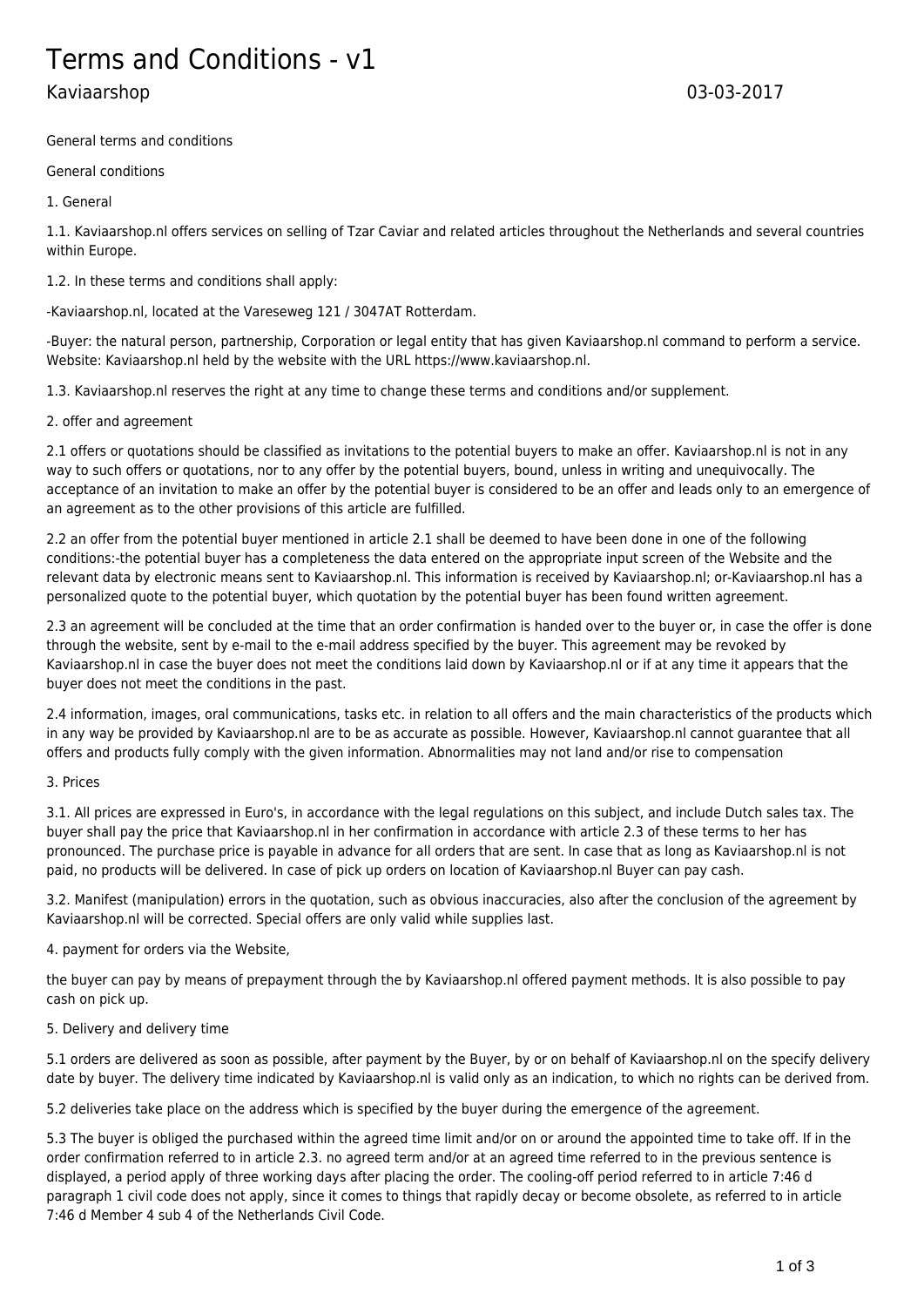5.4 If, on the intended time of delivery by the postman, the purchaser or a person designated by him is not present at the delivery address or the purchaser or designated person referred to the package is not able or willing to take delivery, then Kaviaarshop.nl from that time on cannot guarantee the proper temperature of the contents of the package.

5.5 the buyer must check the products Immediately after receiving. If the buyer receives products in poor condition or receive products which do not meet the quality requirements we ask the buyer to immediately and at the latest within six hours of receipt to inform us . This can be done by contact our customer service at info@kaviaarshop.nl or telephone +3110-2230033. Our customer service ensures that any complaints will be dealt quickly and as well as possible.

5.6 property, whose packaging is not opened and which once again may be considered saleable, could be returned to Kaviaarshop.nl without giving any reason within 7 days of its receipt. The buyer then has right to reimbursement of the purchase price. The shipping costs for returning/exchanging articles are for the buyer. This right of return does not apply to purchases of items that:

-have been established in accordance with specifications of the buyer (customised)

-cannot be returned due to their nature rapidly decay or aging and/or cooling subject

#### 6. Guaranteed

6.1 Kaviaarshop.nl guarantees that the goods to be delivered meet the usual requirements and standards that can be held and be free of any defects whatsoever.

6.2. If the goods to be delivered do not conform to this warranty, Kaviaarshop.nl shall within reasonable time after receipt or, if return is not reasonably possible, written notification in respect of the defect by the buyer, at the option of Kaviaarshop.nl, replaced, or take care of recovery. In case of replacement the buyer returns the item at the request of Kaviaarshop.nl and Kaviaarshop.nl is to provide the new property to the buyer.

6.3 The warranty does not apply when the defect referred to this matter has arisen as a result of injudicious or improper use or when, without written permission of Kaviaarshop.nl, the buyer or third parties have made changes or try to apply this to the case or have used it for purposes for which the case is not intended.

6.4 in addition to these statutory warranty provisions warranty provisions remain in force. A possible arrangement offered by the company as a guarantee does not affect the rights of the consumer vis-à-vis the company can do under the law and the distance contract.

# 7. Force majeure

7.1 In case of force majeure Kaviaarshop.nl is not held to its obligations to the buyer. Kaviaarshop.nl is entitled to suspend its obligations for the duration of the force majeure.

7.2 force majeure means any of her circumstance thus fulfilling its obligations to the buyer in whole or in part is prevented. To those circumstances include strikes, fires, business failures, power failures, failures in a (telecommunication) network or connection or communication systems used and/or the unavailability of the website at any time, not or non-timely delivery by suppliers or other third parties and the absence of any Government to obtain via permit.

#### 8. personal data

Kaviaarshop.nl will only process the data of the buyer in accordance with its privacy policy. All by (potential) buyers data are available for deliveries extremely carefully handled and stored securely. This information is used internally only by Kaviaarshop.nl and shall, in principle, not to third parties. Kaviaarshop.nl notes in this context all applicable laws and regulations.

#### 9. Liability and indemnity

9.1. Kaviaarshop.nl shall in no event be liable for any indirect damage by the purchaser or by third parties, including consequential damages, delay damages, lost profits or business interruption, personal injury, or any (other) indirect damage from any cause, and by whom also suffered.

9.2. the buyer shall indemnify Kaviaarshop.nl against all claims of third parties, on any grounds whatsoever, in respect of compensation for damage, costs and/or interests, caused by, for cases at, or in any way related to the goods delivered by us respect our execution of the performance.

#### 10. other provisions

10.1. At the expense of the buyer, all (outdoor) court costs of any kind, which Kaviaarshop.nl, due to the non-fulfilment by the buyer of his (payment) obligations, had to make. In case of late payment is authorised to terminate the agreement with immediate effect Kaviaarshop.nl or (further) to suspend delivery until the Buyer has complied with the payment obligations, the payment of (outdoor) legal expenses of any kind including.

10.2 All offers, ageements and performance of the same by Kaviaarshop.nl are governed exclusively by Dutch law. The "uniform